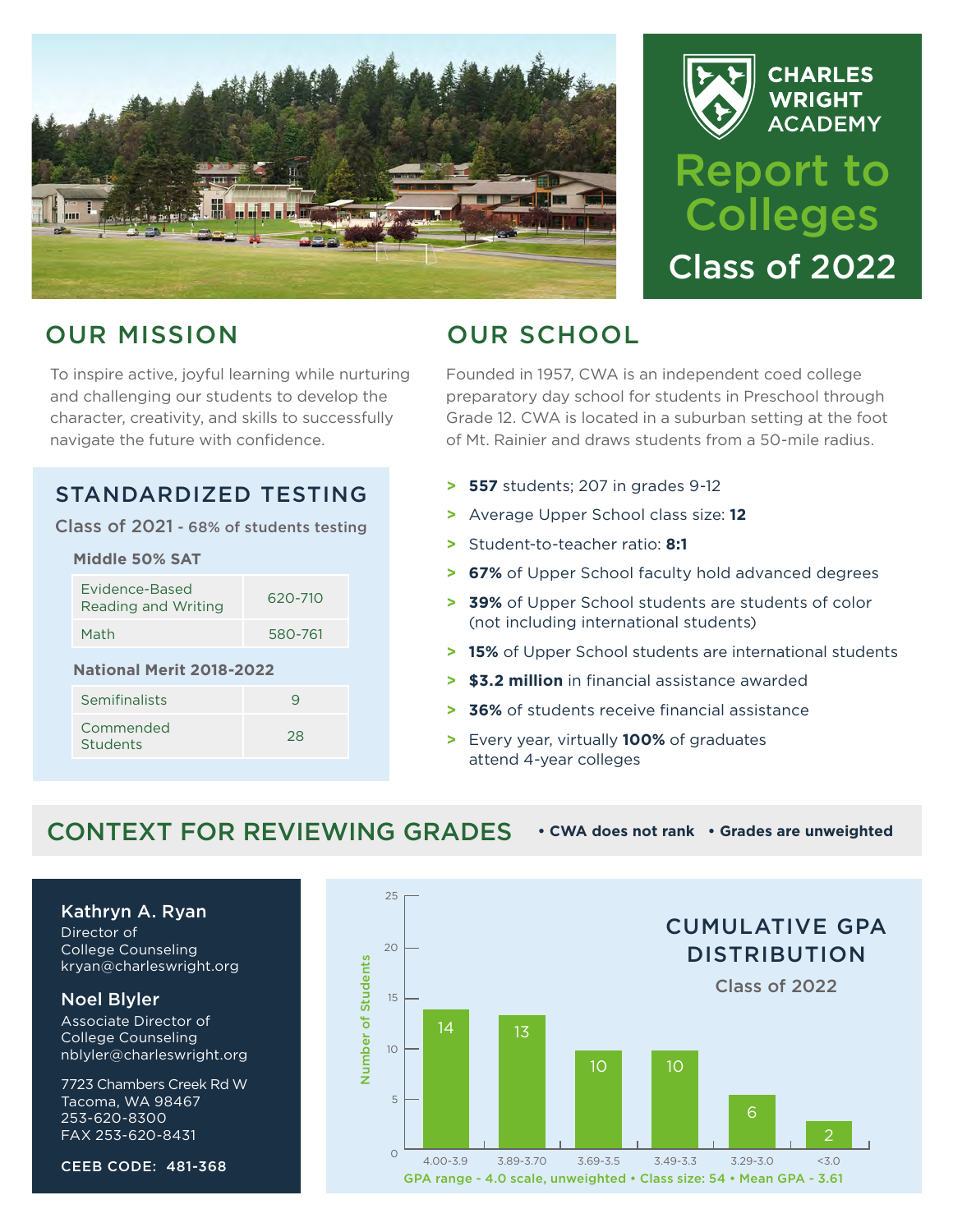## CURRICULUM INFORMATION & HIGHLIGHTS

- **Trimester Academic Calendar**
- All courses entail college preparatory rigor.
- <sup>14</sup> AP courses offered: Recommended limit of 3 per year; Departmental approval required.
- **Honors level** offered for the following courses only: Geometry, Algebra 2, Spanish 200, Spanish 300
- **Advanced courses** (AP level rigor): Humanities Capstone, Science Research, Advanced Spanish through Hispanic Culture and Texts, Advanced Topics in Japanese Language and Culture, Advanced French through Culture and Texts

**ENGLISH OFFERINGS** Juniors and seniors select trimester courses to fulfill their four-year English requirement.

- All courses are writing intensive, rigorous college preparatory courses.
- Students also have the option of taking the full-year AP English literature and composition course in senior year.
- All students must take the trimester courses American Voices in Literature and Writers and Research, which culminate in an extensive research project on an American author.

Monsters in Literature Analysis of how monsters embody society's fears and values through three centuries of British literature, including works by Milton, Shakespeare, and Shelly.

Creative Writing: Poetry An introduction to reading and writing poetry; students will produce a polished portfolio of original work.

Creative Writing: Prose An introduction to the forms and techniques of fiction writing through a variety of readings and the writing of original works.

Rebels in Literature Literature as a force of social change: Texts include Chaucer, Bronte, Swift, and Blake.

American Voices In Literature An introduction to the canon of American Literature. Students read and analyze a wide range of forms of literature across a rich selection of themes, including race and class, gender and sexuality, national or regional heritage, and historical context.

American Writers and Research The central focus of this course is the development of an independent research project known as the Academic Research for College Project (ARC), which includes a series of readings and presentations about the life and work of each student's selected American author. Students in this course analyze language—especially metaphor and symbol—as a means to think critically about themes that have shaped and been shaped by trends in American history, politics, and culture.

Post-Colonial Literature An examination of texts that respond to the realities of colonization. Students will consider questions such as how the experience of colonialism has shaped postcolonial authors' worldviews.

Folk Traditions In British Literature Beginning with the patterns of storytelling and roles established by oral traditions, the course will examine how fairy tales embody society's fears, hopes and mores. Major works studied include *King Lear* by William Shakespeare and *Pride and Prejudic*e by Jane Austen.

Creative Writing: Contemporary Narrative A discussionbased and design thinking course that analyzes podcasting as contemporary narrative literature. Explores the rhetorical features and narrative structures of podcasting and the ethical questions this form poses. The course will culminate in students' creation of an original podcast.

Chinese American Literature Examines Chinese-American fiction, non-fiction, and poetry; addressing issues such as how Chinese culture and Chinese-Americans shape and impact American culture; how American culture impacts Chinese-Americans; and the cross-cultural challenges faced by first-generation children of Chinese immigrants in America.

Wilderness and the American Mind Explores the changing perception of "Wilderness," with emphasis on the literature of North America, including Emerson, Thoreau, and Rachel Carson.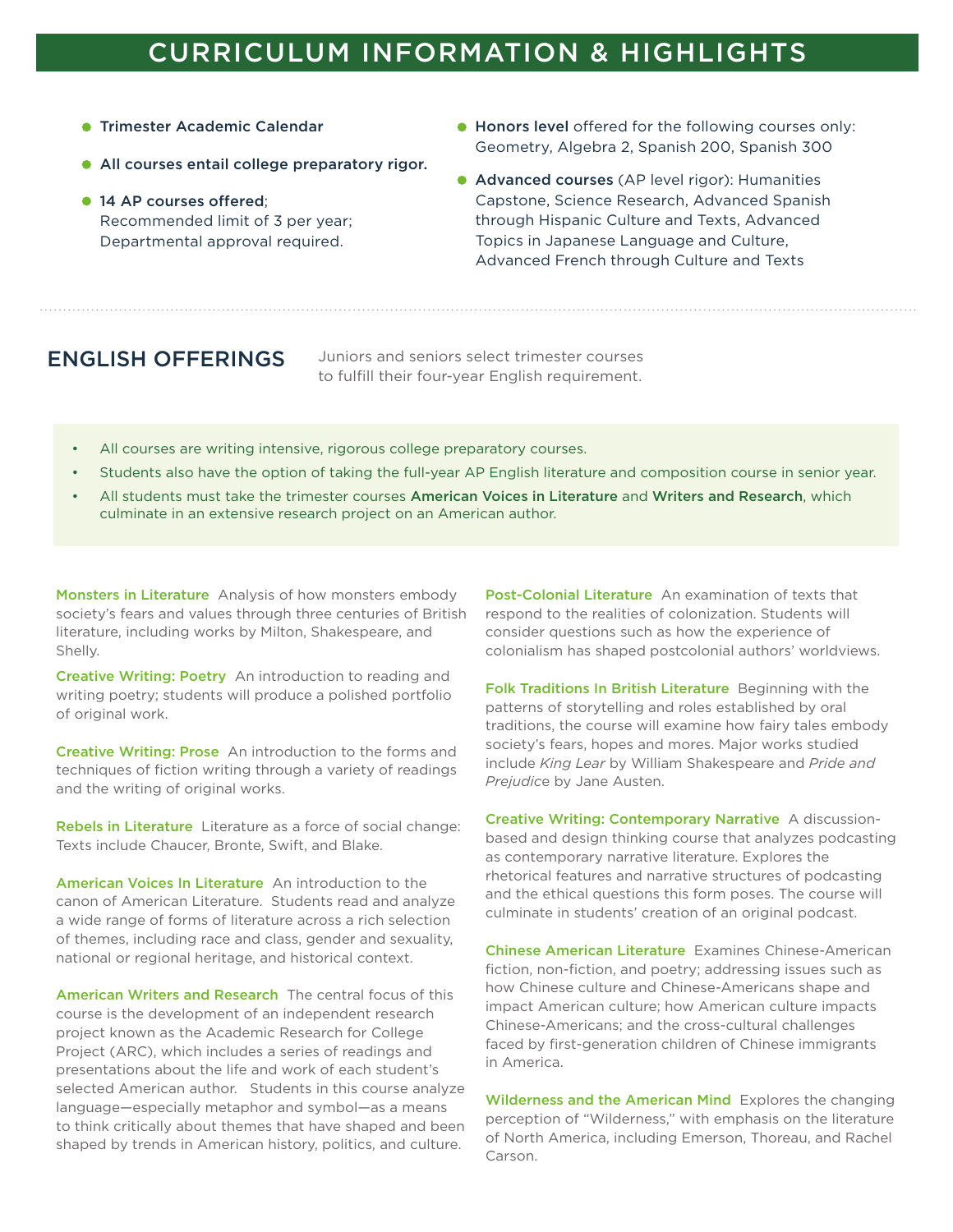### ADVANCED PLACEMENT

### Spring 2021

- > **130** students took a total of **262** AP exams.
- > **48%** of the Class of 2021 was recognized as an AP Scholar, a Scholar with Honor, or a Scholar with Distinction.

| <b>Score</b> | <b>2% of Total</b> |
|--------------|--------------------|
| 5            | 23%                |
| 4            | 21%                |
| 3            | 24%                |
|              |                    |

Our faculty have endeavored to provide a robust academic experience for Charles Wright Academy students despite the many challenges and disruptions of the pandemic. Employing innovative teaching strategies and using the latest technology, our teachers have worked to ensure that, whether teaching remotely, in-person, or in hybrid mode, students are engaged and learning. During the 2020-21 school year, in-person instruction was offered from mid-September through June, except for a short period during the holidays, and only a small percentage of students opted instead for our synchronous online platform for the full year. For 2021-22, only in-person learning will be offered at CWA unless circumstances such as quarantines require a temporary shift to remote learning. Grades earned by students throughout the pandemic should be considered comparable to past years. If hardships have impacted an individual student's achievement, the counselor will address this in the school report and counselor letter.

### NOTEWORTHY COURSES

Science Research Open to exceptional science students who have completed biology, chemistry, and physics, this intensive, advanced science course provides students the opportunity to pursue a yearlong independent research project on a topic of their choosing. Utilizing state-ofthe-art tools and technology in CWA's Weyerhaeuser Research Lab, students propose, design, test, and present projects under the direction of the teacher and/ or a project advisor. The course emphasizes technical writing, research methods, statistical analysis, peer review, and public presentation. Each project culminates in a written paper, supported by an evening presentation in late spring.

Humanities Capstone Students propose, design, and execute a humanities project over two trimesters. Open to a broad range of options, including academic research papers, public history, social or political engagement, and/or professional development linked to an internship.

Introduction to Virtual Reality (not offered in 2021- 22) Students learn the fundamentals of the HTC VIVE virtual reality system. In project teams, students will do programming, maintain hardware, and delve into designing and creating projects to find the limits of the system.

Advanced Art Highly motivated juniors and seniors with demonstrated talent in studio arts or ceramics may apply for our two advanced art courses, Advanced Studio Art and Advanced Ceramics. Both courses focus on the development of a portfolio of work and the creation of a thematically related series of pieces to be presented at a spring art show.





### COVID-19 STATEMENT